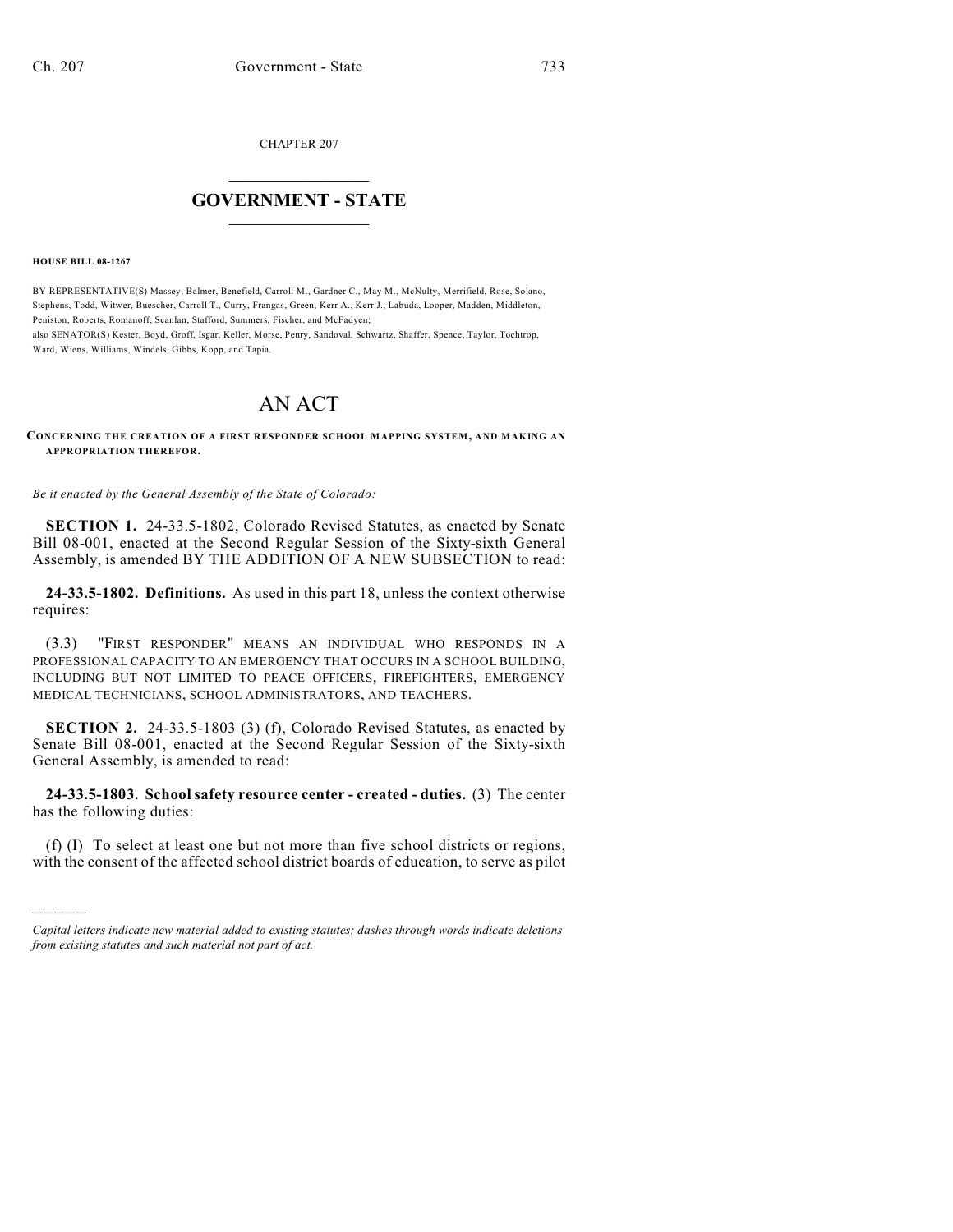sites during the first year of the center's operation. The center shall evaluate and develop enhanced school safety services to be provided by the center to the pilot sites.

(II) IN SELECTING THE SCHOOL DISTRICTS OR REGIONS THAT SHALL SERVE AS PILOT SITES PURSUANT TO SUBPARAGRAPH (I) OF THIS PARAGRAPH (f), THE CENTER SHALL DESIGNATE AT LEAST ONE BUT NOT MORE THAN THREE SCHOOLS WITHIN EACH OF THE PILOT SITES TO PARTICIPATE IN A COOPERATIVE EFFORT BY ALL SUCH DESIGNATED SCHOOLS WITHIN THE PILOT SITES TO CREATE A FIRST RESPONDER SCHOOL MAPPING SYSTEM TO PROVIDE FIRST RESPONDERS IMMEDIATE ELECTRONIC OR DIGITAL ACCESS TO MAPS OF, AND OTHER SCHEMATIC INFORMATION ABOUT, SCHOOL BUILDINGS AT SUCH DESIGNATED SCHOOLS IN THE EVENT OF AN EMERGENCY AT THE DESIGNATED SCHOOLS. IN CREATING THE FIRST RESPONDER SCHOOL MAPPING SYSTEM, THE PILOT SITES MAY CONTRACT WITH ONE OR MORE PUBLIC OR PRIVATE ENTITIES WITH EXPERIENCE IN CREATING FIRST RESPONDER SCHOOL MAPPING SYSTEMS. BEFORE ENTERING INTO ANY SUCH CONTRACT OR OTHERWISE PROCEEDING WITH PLANS FOR THE CREATION OF THE FIRST RESPONDER SCHOOL MAPPING SYSTEM, THE PILOT SITES SHALL SUBMIT THE CONTRACT OR PLANS TO THE CENTER TO APPROVE OR DISAPPROVE. THE DEPARTMENT SHALL REIMBURSE THE PILOT SITES FOR THE DIRECT AND INDIRECT COSTS OF CREATING THE FIRST RESPONDER SCHOOL MAPPING SYSTEM PURSUANT TO THIS SUBPARAGRAPH (II).

(III) THE GENERAL ASSEMBLY HEREBY FINDS AND DECLARES THAT, FOR PURPOSES OF SECTION 17 OF ARTICLE IX OF THE STATE CONSTITUTION, THE DEVELOPMENT AND CREATION OF A FIRST RESPONDER SCHOOL MAPPING SYSTEM, PURSUANT TO SUBPARAGRAPH (II) OF THIS PARAGRAPH (f), IS AN IMPORTANT ELEMENT OF IMPROVING STUDENT SAFETY AND MAY THEREFORE RECEIVE FUNDING FROM THE STATE EDUCATION FUND CREATED IN SECTION 17 (4) OF ARTICLE IX OF THE STATE CONSTITUTION.

**SECTION 3. Appropriation.** (1) In addition to any other appropriation, there is hereby appropriated from the state education fund created in section 17 (4) of article IX of the Colorado constitution, to the department of education, assistance to public schools, for grant programs, distributions, and other assistance, for the fiscal year beginning July 1, 2008, the sum of one hundred fifty thousand dollars (\$150,000), or so much thereof as may be necessary, for the implementation of this act.

(2) In addition to any other appropriation, there is hereby appropriated to the department of public safety, for the fiscal year beginning July 1, 2008, the sum of one hundred fifty thousand dollars (\$150,000), or so much thereof as may be necessary, for the implementation of this act. Said sum shall be from reappropriated funds received from the department of education out of the appropriation made in subsection (1) of this section.

**SECTION 4. Effective date.** This act shall take effect either upon passage or upon the effective date of Senate Bill 08-001, whichever is later; except that this act shall only take effect if Senate Bill 08-001 is enacted at the Second Regular Session of the Sixty-sixth General Assembly and becomes law.